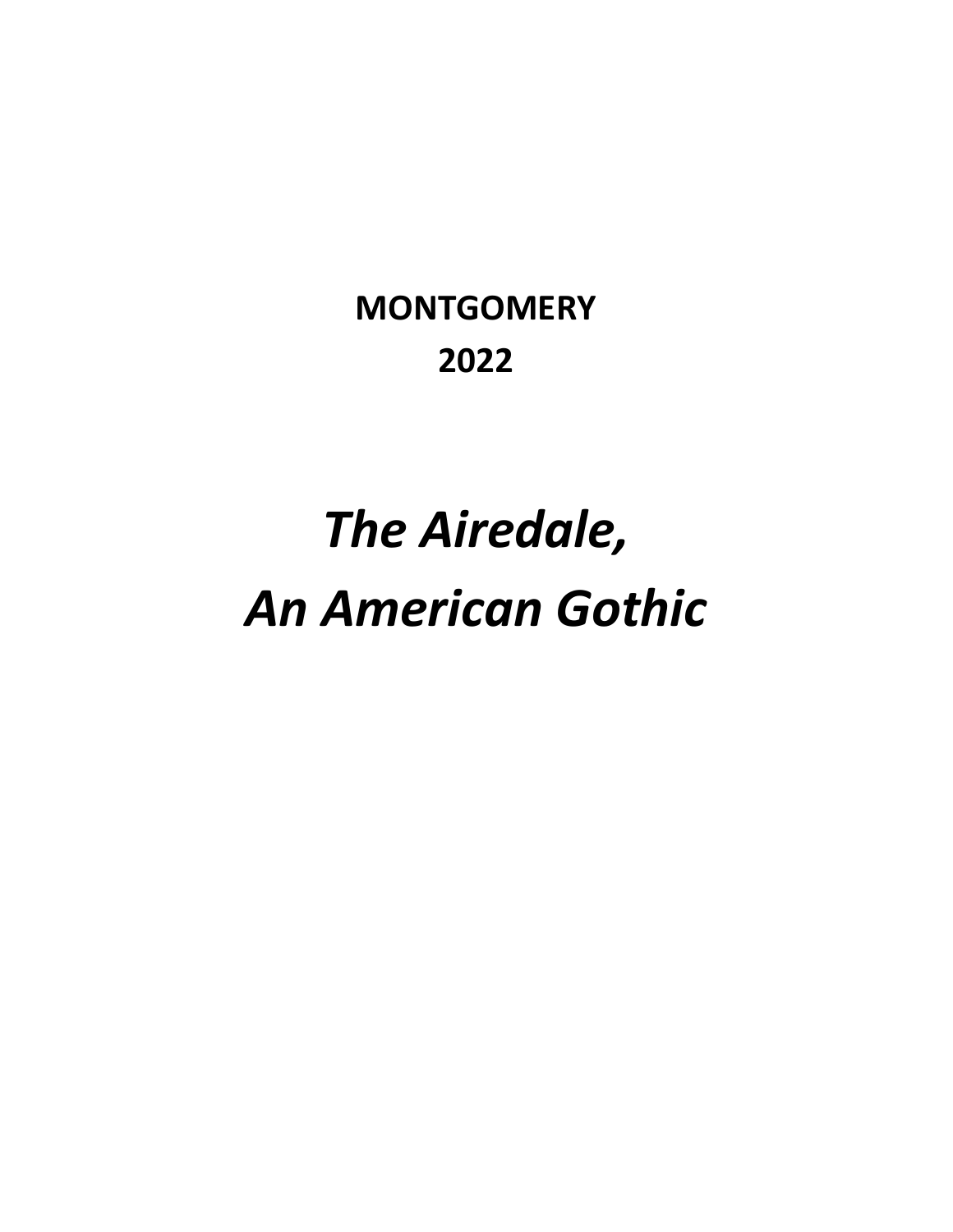#### **HOTEL INFORMATION**:

**Headquarters Hotel** will be the **Hyatt House/Hyatt Place Allentown-Lehigh Valley**. This hotel is10 minutes from the Montgomery County Show which is being held at the Macungie Memorial Park, 10 minutes from Hatboro which is also being held at Macungie Memorial Park, 56 minutes from Devon and 1 hour and 15 minutes from the Agility & Obedience venues. There are four types of rooms to choose from. The Studio Kitchen Suite with 2 Queens and a Sofa Bed is \$209.00 per night. The Studio Kitchen Suite with 1 King and a Sofa Bed is \$229.00 per night. The Standard King Den with a Sofa Bed is \$179.00 per night. The Standard 2 Queens are sold out at this time and they are also \$179 per night. There is a nonrefundable pet fee of \$75/suite. Reservation instructions are listed on the member document page on the ATCA website. Unsold rooms will be released on **September 5, 2022**. Reservation requests received after the cut-off date will be based on availability at the Hotel's prevailing rates. Cancellation policy: Cancellations must be made 24 hours prior to arrival. Any cancellations within 24 hours of arrival or no-shows will be subject to a charge of one night room and tax.

**Hyatt House Philadelphia/Plymouth Meeting Hotel – 1 800 517 8565**. Should you desire to stay in the Bluebell area, our old host hotel is available. We have arranged a small block of rooms at the same lowered rates as last year. To book, click on the link which takes you right to the hotel website and already has the booking code "AD22" embedded in the link. If you are a World of Hyatt member, just log in and go from there. This hotel is 55 minutes away from the Macungie show site.

#### **Other Area Hotels**

**Homewood Suites by Hilton** – 7686 Industrial Blvd. Route 100, Allentown, PA, Telephone: 610 336 4860. This hotel is 2.5 miles from host hotel. Pet fee is \$75.00 non-refundable and is 12 minutes from the show site.

**Wood Spring Suites** – 5518 Oakview Drive, Allentown, PA, Telephone: 484 664 1810. This hotel is 3 miles from the host hotel. There is a \$50 non-refundable pet fee and is 14 miles away from the show site.

**Red Roof Inn** – 2650 Moravian Avenue, Allentown, PA, Telephone 937 327 6584. This hotel is 6 miles from the host hotel. There is no pet fee and is 15 miles away from the show site.

#### **Hotels Close to Agility, Obedience and Rally Site:**

**Hampton Inn & Suites Hershey** – 749 E. Chocolate Ave., Hershey, PA. Telephone: 717-533- 8400. This hotel is 4.5 miles from the Agility and Obedience Site and about a 10 minute drive. No pet fee. Dogs allowed on first floor only.

**The Inn at Chocolate Avenue (formerly Red Lion Inn & Suites) Hershey** – 84 Sipe Ave., Hershey, PA. Telephone: 717-533- 5665. This hotel is 4.5 miles from the Agility and Obedience and about a 14 minute drive. Pet fee- \$15/one-time fee.

**Residence Inn by Marriott Harrisburg Hershey** – 4480 Lewis Road, Harrisburg, PA. Telephone: 717-561- 1900. This hotel is 14 miles from the Agility and Obedience Site and about a 29 minute drive. Pet fee of \$100/stay.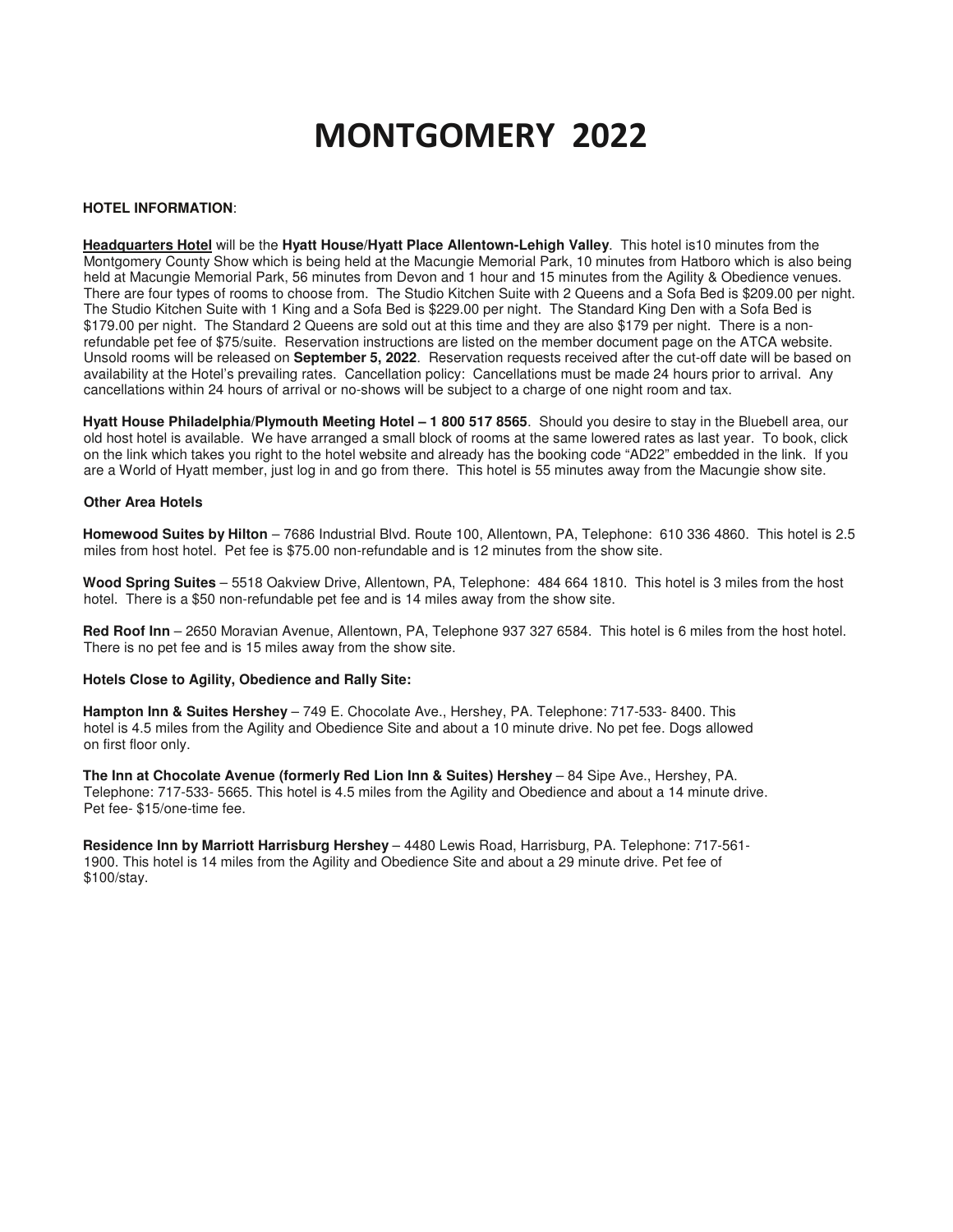# **Directions to Montgomery Events**

**All directions are from the Headquarters Hotel in Allentown. Addresses appear after each site for programming into a GPS.**

**Headquarters Hotel: Hyatt House /Hyatt Place Allentown. 621 Grange Road, Allentown, PA 18106.** 

Phone: (610) 387- 1000

**From Philadelphia Airport** - Allow 1 hour 30 minutes driving time - 68 miles

**From Newark Airport -** Allow 1 hour 23 minutes driving time – 85.7 miles

**In the Net: 798 Airport Rd, Palmyra, PA 17078.** 

Allow 1 hour 15 minutes driving time – 66.8 miles

### **Kimberton Fairgrounds (Barn Hunt): 2276 Kimberton Rd., Phoenixville, PA 19460**

Allow 1 hour 3 minutes driving time - 38.3 miles

### **Hatboro Show Site: Macungie Memorial Park, 50 Poplar St., Macungie, PA 18062**

Allow 10 minutes driving time - 4.9 miles

### **Devon Show Site**: **Route 100, Ludwig's Center, PA**

Allow 56 minutes driving time - 36.1 miles

### **Montgomery County Show Site**: **Macungie Memorial Park, 50 Poplar St., Macungie, PA 18062**

Allow 10 minutes driving time - 4.9 miles

### **ATCA Annual Meeting/Banquet & Auction**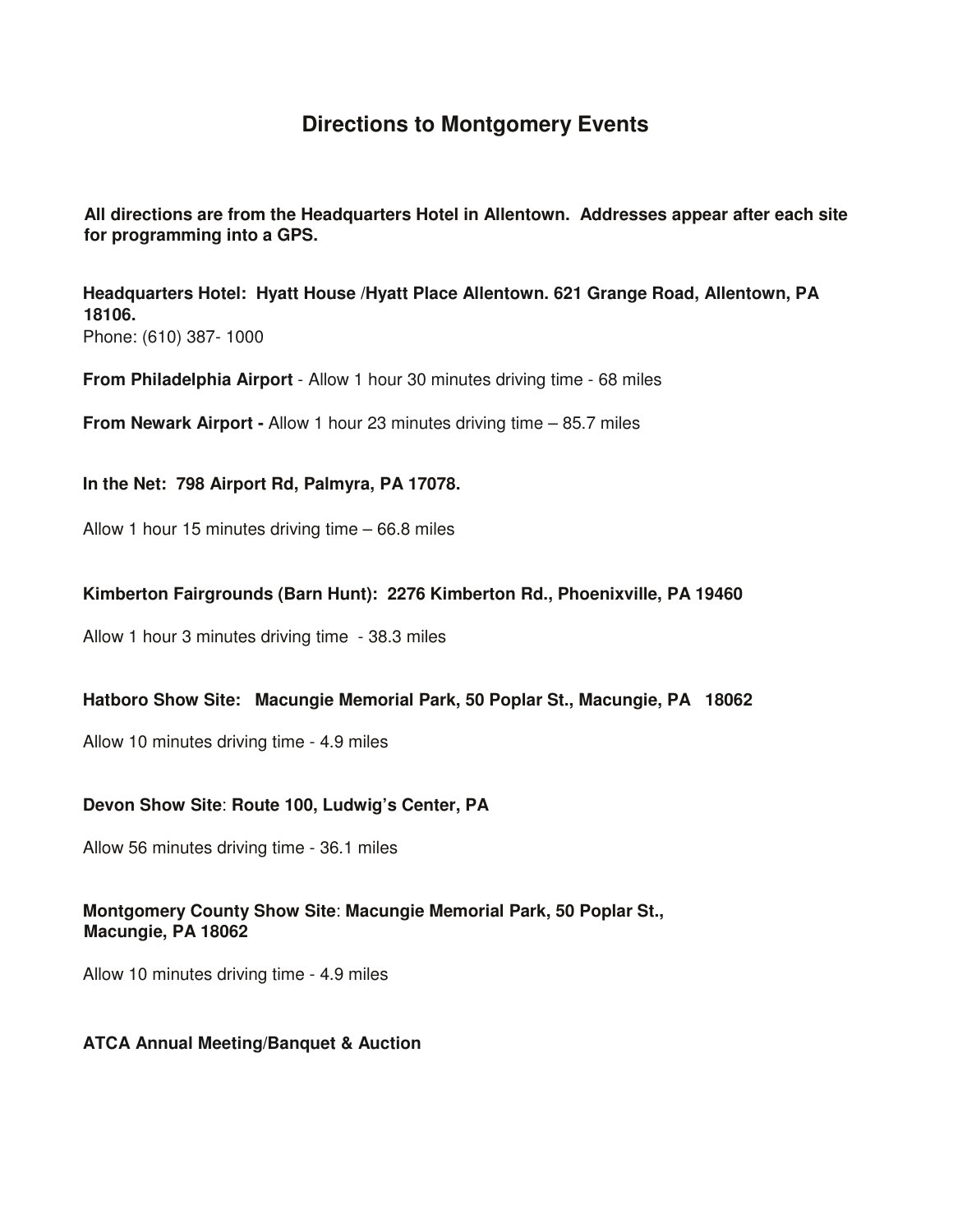### **MCKC FUNDRAISING**

The Auction during the Banquet on Friday is a major source of funding for Montgomery activities and it needs your help. All your donations are so appreciated. This year's Auction Coordinators are Linda Baake Jarvis and Maeve Gagnon. Contact Linda at 252 637-3575 or email at lynaire@aol.com or Maeve at 678 591 8720 or email at damagagnon@aol.com. Items may be shipped to the Headquarters Hotel. They must be clearly marked: **Hold for ATCA - Linda Jarvis** and shipped to: Hyatt House/Hyatt Place Allentown, 620 Grange Road, Allentown, PA 18106. They should be shipped to arrive no earlier than October 4. Auction items may also be brought with you to Montgomery. Whichever you choose, please contact Linda or Maeve so that they can plan on the item and get the description for the Auction. **The Final Deadline for donating items is Wednesday, October 5, 2022** and must be in Linda's or Maeve's hands on that date. **Any items received after that deadline will be held for the next year.** An Auction Donation form is on page 7 of the insert.

### **All Terrier Agility Trials:**

The indoor soccer facility in Palmyra, PA will be the site of the Montgomery Terrier Agility Cluster October 3rd – October 6th. This year's trial secretary is Scores 'N More (www.scoresnmore.com). There are many Terrier friendly vendors along with plenty of free parking at the "In the Net" venue so come on out and cheer on the Airedales!

### **ATCA Specialty Obedience and Rally Trials:**

This year the ATCA will host two Obedience and two Rally trials at the indoor soccer facility in Palmyra, PA "in the Net" (www.inthenet.com) on Tuesday October 4th. These trials will also be considered the National ATCA Specialty Obedience and Rally Trials. The trials will be open to all Terrier breeds with entry preference given to Airedale Terriers. This year's judges are Phyllis Broderick and Suanne Hemminger. The Obedience Trials will include the regular titling Obedience classes plus Beginner Novice, Preferred Novice, Preferred Open and Preferred Utility. This year's Trial Secretary is Scores 'N More (www.scoresnmore.com).

There will be Obedience and Rally practice ring time on Monday, October 3rd. Entries at ringside will be from 11:30 AM until 1:00 PM with timed ring practice from 1:00 PM until 5:00 PM. The charge for ring time is \$10 for five minutes and \$15 for ten minutes. Absolutely no food is allowed in the practice rings.

### **All breed Obedience will be held at both Hatboro shows.**

### **Barn Hunt**

Barn Hunt will be held at the Kimberton Fairgrounds on Wednesday, October 5th and Thursday, October 6th. This event is sponsored by the West Highland White Terrier Club of America. More information is available at www.barnhunt.com **International Guests** 

The Montgomery County Kennel will have an overseas visitors' center at its show on Sunday, October 9th, open from 8 AM until 4:30 PM. There will be an AKC education exhibit featuring breed standards, information on registering foreign dogs and other materials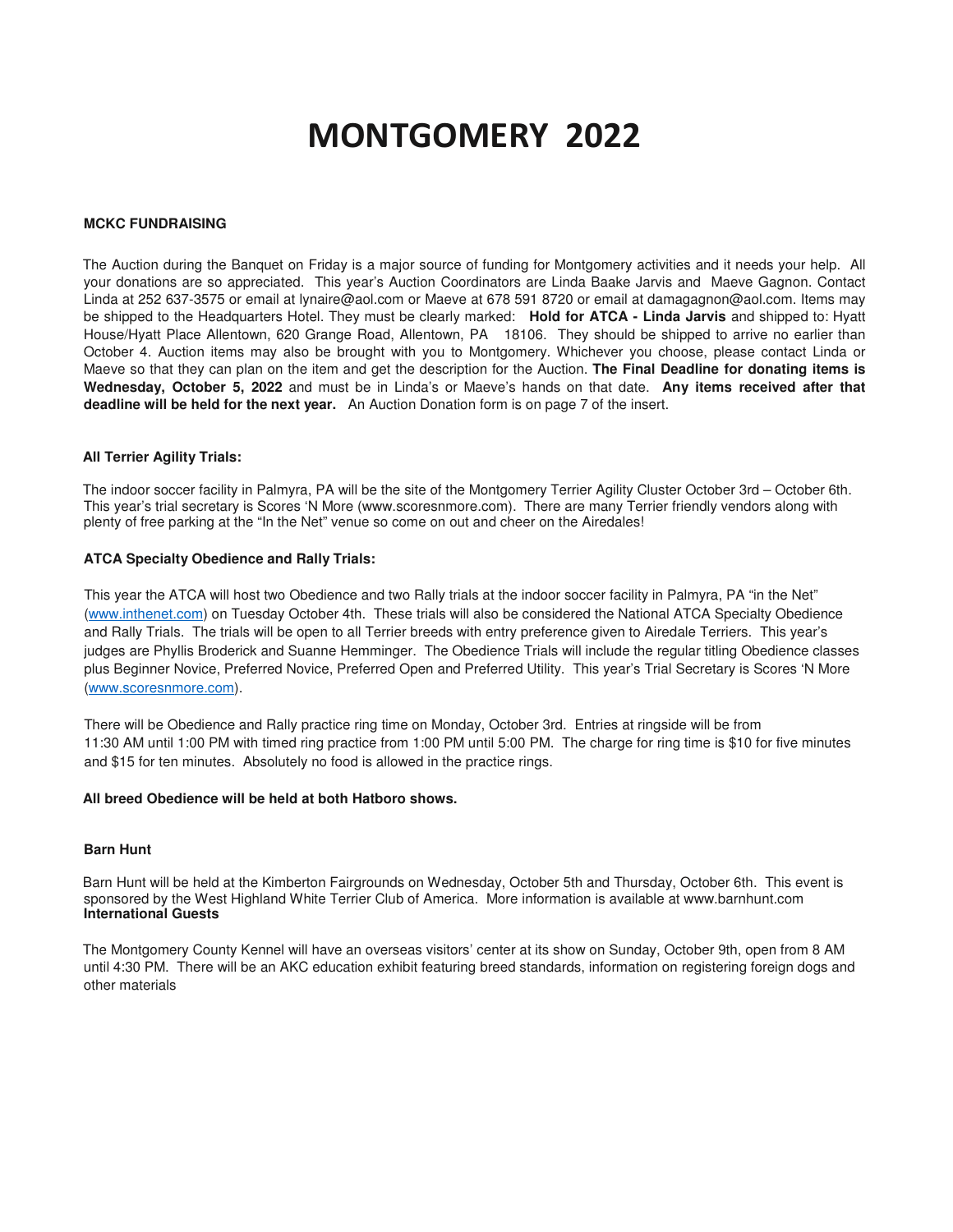# **Schedule of Events**

| AM   | <b>Monday, October 3</b><br>All -Terrier Agility Trial                 | In the Net                                          |
|------|------------------------------------------------------------------------|-----------------------------------------------------|
|      | Afternoon Rally and Obedience Practice Ring Time                       | In the Net                                          |
|      |                                                                        |                                                     |
|      | Tuesday, October 4                                                     |                                                     |
| AM   | ATCA Specialty Obedience and Rally Trials<br>All Terrier Agility Trial | In The Net<br>In The Net                            |
|      | <b>Wednesday, October 5</b>                                            |                                                     |
| AM   | All Terrier Agility Trial                                              | In the Net                                          |
|      | AM Barn Hunt                                                           | Kimberton Fairground                                |
|      | 3-6 PM ATCA Annual Board Meeting                                       | Gathering Room - HQ Hotel                           |
|      | Thursday, October 6                                                    |                                                     |
| AM   | Hatboro ATCA Supported Entry                                           | Macungie Memorial Park Show Site                    |
|      | Hatboro All Breed Obedience and Rally                                  | Macungie Memorial Park Show Site                    |
| AM   | All - Terrier Agility Trial                                            | In the Net                                          |
| AM   | <b>Barn Hunt</b><br>5:30-8 PM Hospitality - Appetizers & Cash Bar      | Kimberton Fairgrounds<br>West Side Grill - HQ Hotel |
|      |                                                                        |                                                     |
|      | Friday, October 7                                                      |                                                     |
| AM   | Hatboro: ATCA Supported Entry                                          | Macungie Memorial Park Show Site                    |
|      | Hatboro All Breed Obedience and Rally                                  | Macungie Memorial Park Show Site                    |
|      | 5 PM ATCA Annual Meeting                                               | Aster Ballroom - HQ Hotel                           |
| 6 PM | ATCA Annual Banquet & Cash Bar & Auction                               | Aster Ballroom - HQ Hotel                           |
|      | Saturday, October 8                                                    |                                                     |
| AM   | Devon: ATCA Supported Entry                                            | Devon Show Site                                     |
|      | 3-6 PM ATCA Annual Board Meeting                                       | West Side Grill - HQ Hotel                          |
|      | Sunday, October 9                                                      |                                                     |
| AM   | <b>MCKC ATCA Sweepstakes</b>                                           | Macungie Memorial Park Show Site                    |
| AM   | <b>ATCA National Specialty</b>                                         | Macungie Memorial Park Show Site                    |
|      |                                                                        |                                                     |

### **HQ – Headquarters Hotel (Hyatt House/Hyatt Place Allentown-Lehigh Valley)**

Schedule is based on information available at time of printing. Check judging programs and final schedule available at MCKC Hospitality for any changes.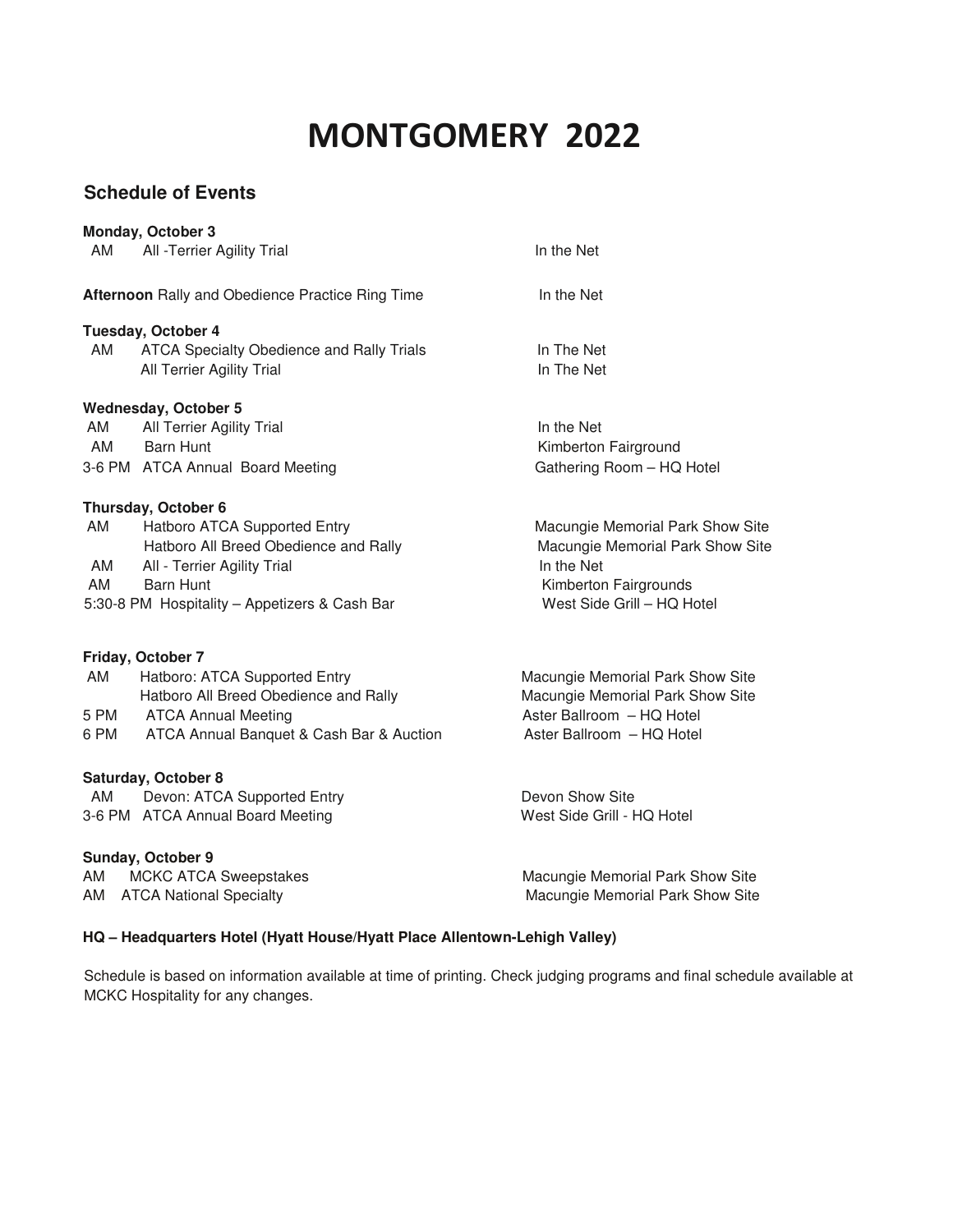### **Annual Banquet - "The Airedale, An American Gothic"**

Is the theme for this year's annual banquet and auction. Dinner will be served buffet style at the Aster Event Center in the Headquarters Hotel. The price for the banquet is \$60/per person for reservations. We MUST have your reservations by **SEPTEMBER 22!** There will be no reservations allowed after this deadline which is set by the caterer.

**Menu** 

**Soup:** Tomato Basil **Salad:** Caesar Salad **Entrée:** Grilled Chicken Breast with Bruschetta and Balsamic Glaze Bucatini Pasta with Marinara & Parmesan **Sides:** Chef selection of starch and vegetable **Dessert:** Assorted mini desserts Dinner includes rolls and butter; regular and decaf coffees, hot tea, iced tea and soft drinks

### **Cash Bar**.

Please use the form below to order your dinner tickets.

### **Reservation Form — ATCA Annual Banquet — Friday October 7, 2022 (Deadline for reservations is September 22, 2022)**

————————————————————————————————————-----------------------------

| Number of dinners at \$60 each | <b>TOTAL: \$</b> |
|--------------------------------|------------------|
|                                |                  |

Names of individuals who are included in this reservation (Please print clearly)

1.\_\_\_\_\_\_\_\_\_\_\_\_\_\_\_\_\_\_\_\_\_\_\_\_\_\_\_\_\_\_\_\_\_\_\_\_\_\_ 2. \_\_\_\_\_\_\_\_\_\_\_\_\_\_\_\_\_\_\_\_\_\_\_\_\_\_\_\_\_\_\_\_\_\_\_  $3.$   $4.$ 

Payment is by personal check payable to ATCA or PayPal on the PayPal website, payable to atcatreasurer@ yahoo.com (add 5% to the total for using PayPal \$60 would add \$3, \$120 would add \$6, etc.). Please mail this completed reservation form and your personal check or receipt of your PayPal transaction to Lanny Duttlinger, 68 La Serena Trail, Santa Fe, NM 87506, alanor@comcast.net. Payment must accompany all banquet reservations. No refunds on reservations.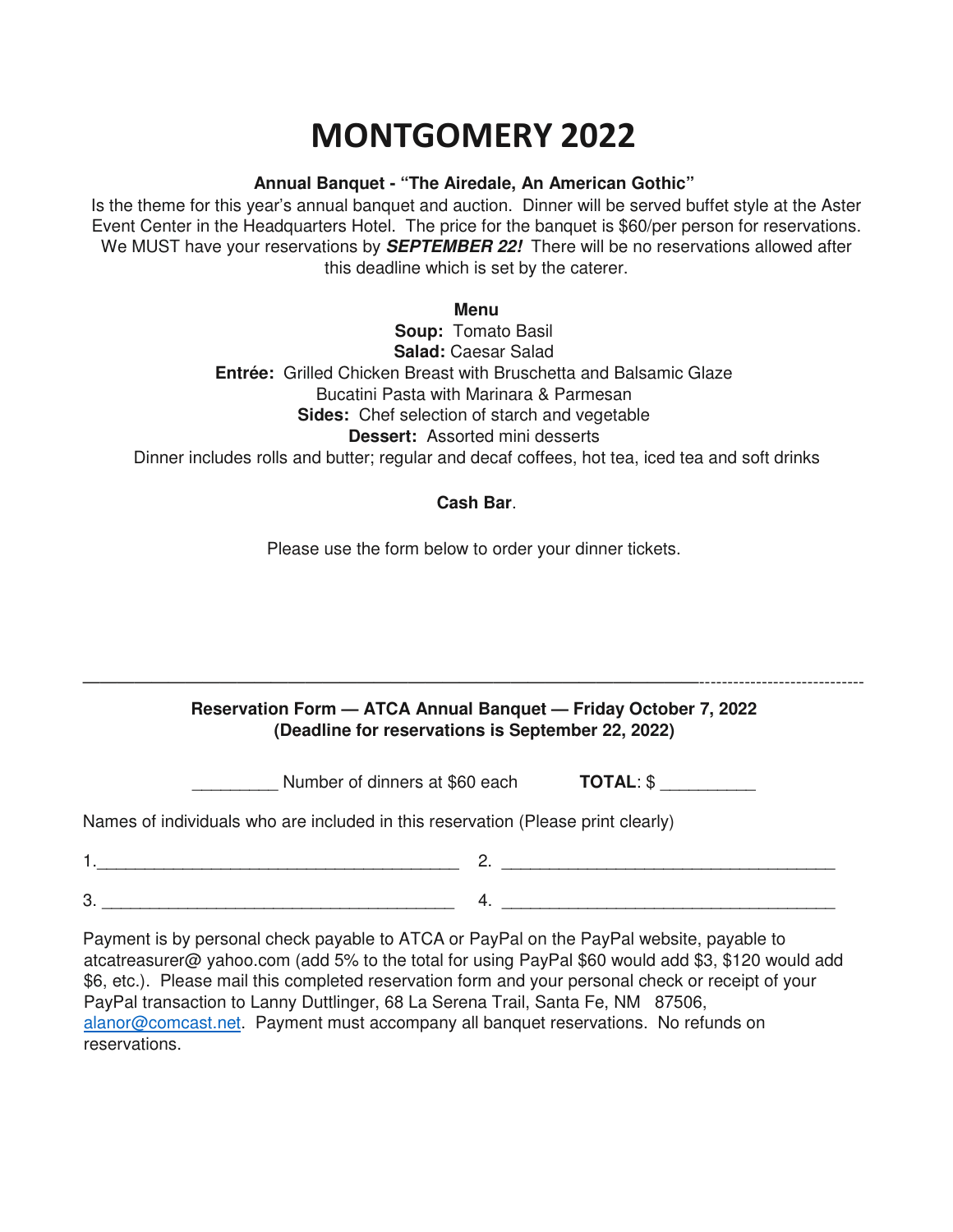### **Fundraiser Auction Item Donation Form**

The Fundraiser Auction will take place at the banquet on Friday. Please notify Linda Baake Jarvis or Maeve Gagnon, Auction Coordinators, to let them know what you are donating and whether or not you are shipping in advance or bringing your item with you. Linda's contact information is 252-637-3575 or lynaire@aol.com and Maeve's contact information is 678-591-8720 or damagagnon@aol.com. Items may be shipped to the Headquarters Hotel. They must be clearly marked **HOLD FOR ATCA – LINDA BAAKE JARVIS** and shipped to Hyatt House//Hyatt Place Allentown, 621 Grange Road, Allentown, PA 18106, Phone – 610 387 1000. They should be shipped to arrive no earlier than **Monday, October 3**. Please fill out and include this form with your shipment. Please note that all donations must be in Linda's or Maeve's hands no later than Thursday afternoon, **October 6** Any items received after Thursday will be held for next year's auction.

| Donor's Name:                                                                |  |
|------------------------------------------------------------------------------|--|
|                                                                              |  |
|                                                                              |  |
| Item(s) Description:                                                         |  |
|                                                                              |  |
| Please check one: 1 will mail in advance 1.1 will bring items to Montgomery. |  |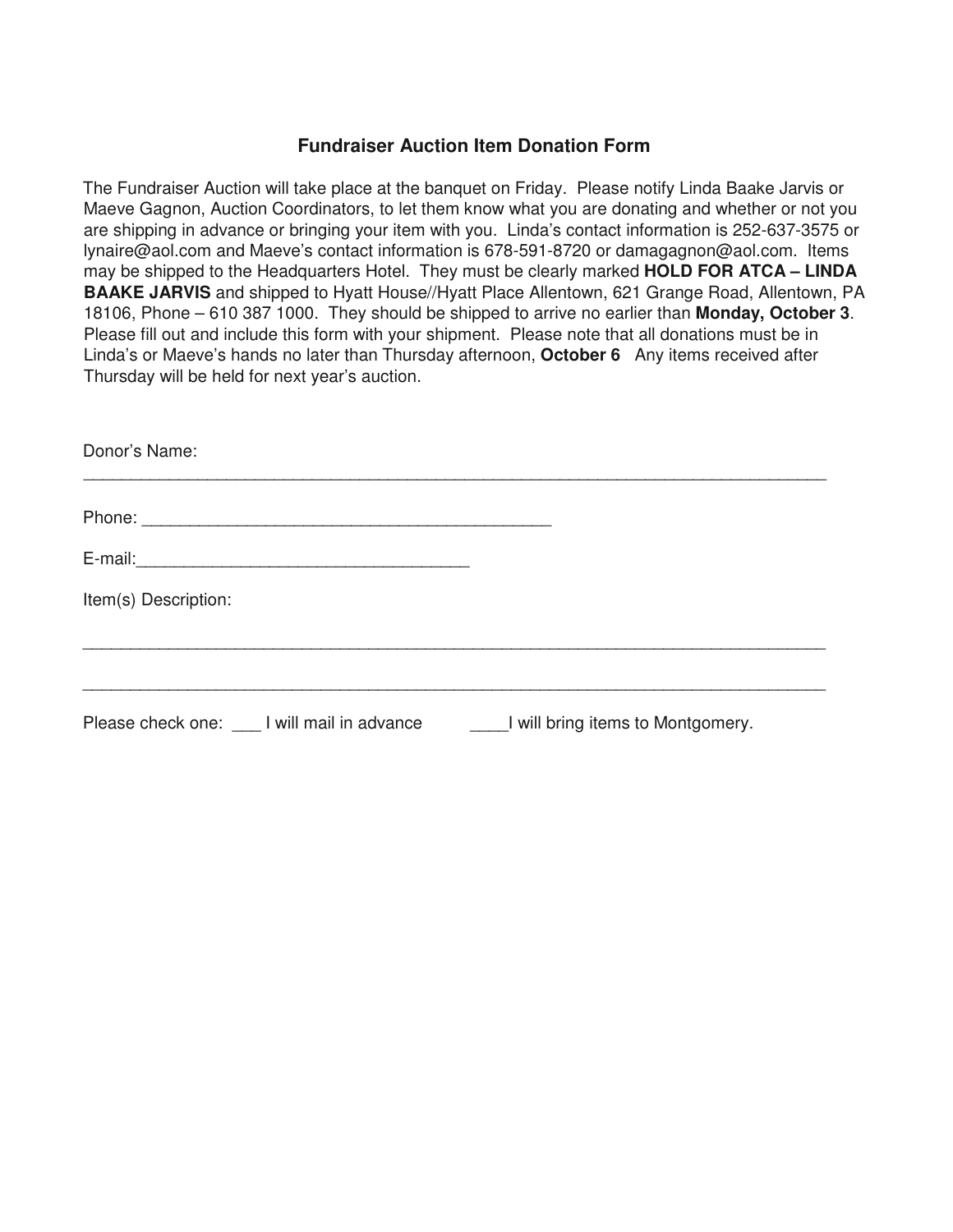### **CATALOG ADVERTISING GUIDELINES for Montgomery County, ATCA Obedience/Rally Trial,**

# **DEADLINE: August 15, 2022**

 **Montgomery County Kennel Club - Sun., Oct. 9** 

 **ATCA National Specialty and Sweepstakes**

 **ADVERTISING RATES Full Page — \$70 (\$80 after Aug. 15) Each Additional Page — \$50 (\$60 after Aug. 15)**  (must be from the same advertiser and submitted at the same time)  **Half Page — \$40 (\$50 after Aug. 15)** 

### **Each Photo or image — \$10 per use**

(price applies even if same photo or image is used more than once in the layout)

### **2-Line Booster ad — \$20 (\$30 after Aug. 15)**

TO PLACE your advertising order, please complete the appropriate form on the facing page and send it with your typed or clearly printed advertising copy, photos/images and layout information or your pre-composed, camera ready ad to the person specified on the form. All orders **must** be accompanied by payment — a personal check payable to ATCA or a PayPal receipt of payment made to atcatreasurer@yahoo.com. (Please use the PayPal message box to indicate you are paying for catalog advertising. Add 5% to the total for using this method of payment.)

The deadline for all materials to be received is August 15. If your materials will arrive after that date, please remit the higher rate indicated above. **The absolute deadline for all advertising material is August** 

**23.** No ads will be accepted after that date.

For best results, send original photographs; the quality of any other photos cannot be guaranteed, and you may be disappointed with the results. If you do not want to use the entire photo, please note your cropping instructions; otherwise photos may be cropped to place emphasis on the dog. All photos will be returned to you; be sure to label all photos on the back with your name and return address.

The cost for each photo or image is \$10 per use, irrespective of how many times that same photo or image is used in the layout. This is a charge imposed by the printer.

All ads will be composed by ad chair Leslie Apple. You will have final approval rights before the ad is forwarded to the printer. Please include an SASE for quick return of any mailed ad materials.

Please send order forms and all ad material to Leslie Apple, 2201 Monica Blvd., Wilmington, DE 19808-5627 (leslieappleart@gmail.com) for the Montgomery catalog.